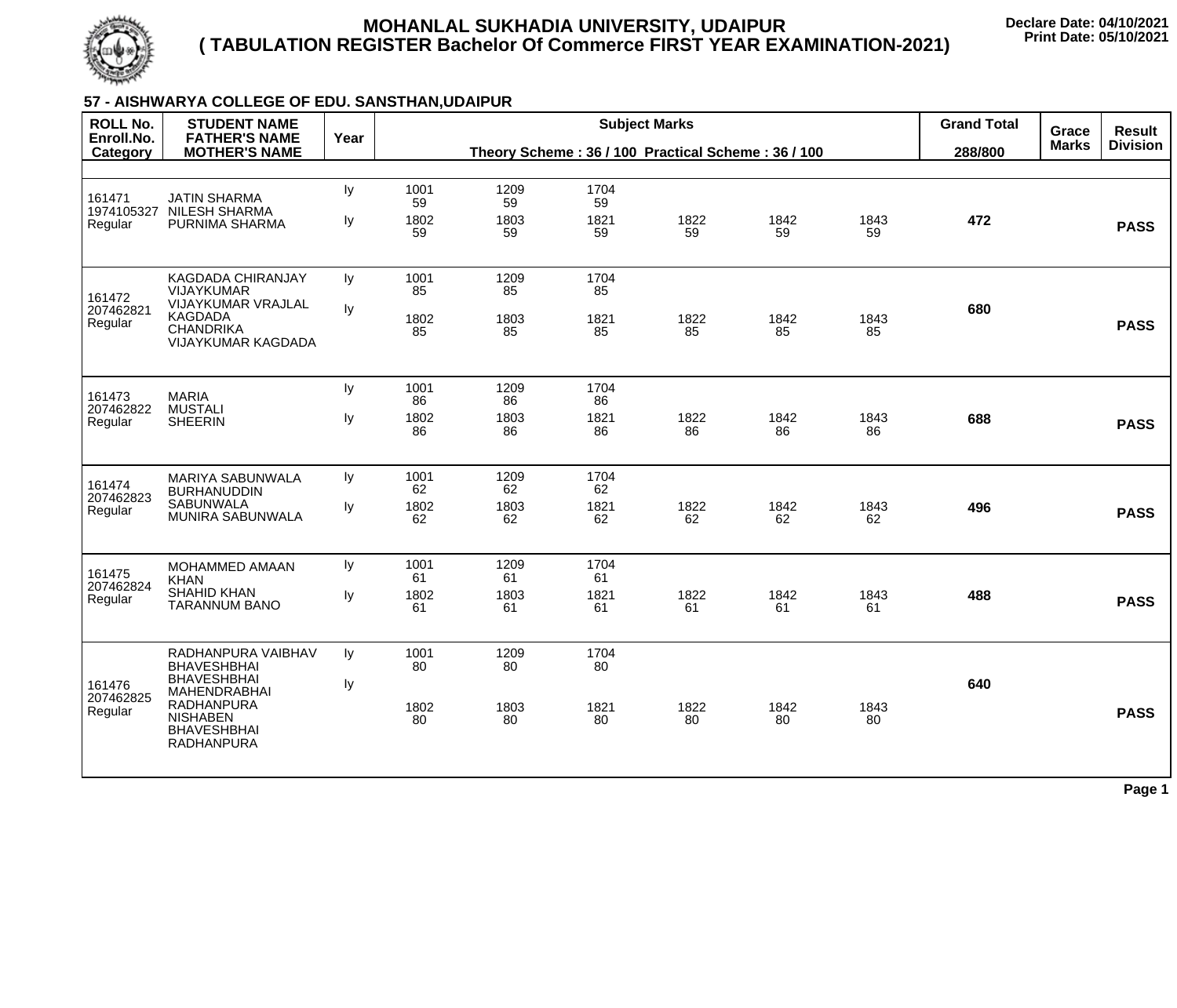

| <b>ROLL No.</b>          | 57 - AISHWARYA COLLEGE OF EDU. SANSTHAN, UDAIPUR<br><b>STUDENT NAME</b> |      |            | <b>Subject Marks</b><br>Theory Scheme: 36 / 100 Practical Scheme: 36 / 100 |            |      |      |      |         | Grace        | <b>Result</b>   |
|--------------------------|-------------------------------------------------------------------------|------|------------|----------------------------------------------------------------------------|------------|------|------|------|---------|--------------|-----------------|
| Enroll.No.<br>Category   | <b>FATHER'S NAME</b><br><b>MOTHER'S NAME</b>                            | Year |            |                                                                            |            |      |      |      |         | <b>Marks</b> | <b>Division</b> |
|                          |                                                                         |      |            |                                                                            |            |      |      |      | 288/800 |              |                 |
| 161477                   | <b>RISHIMA PURI</b><br><b>RAHUL PURI</b><br><b>SWATI PURI</b>           | ly   | 1001<br>93 | 1209<br>93                                                                 | 1704<br>93 |      |      |      |         |              |                 |
| 207462826<br>Regular     |                                                                         | ly   | 1802       | 1803                                                                       | 1821       | 1822 | 1842 | 1843 | 744     |              | <b>PASS</b>     |
|                          |                                                                         |      | 93         | 93                                                                         | 93         | 93   | 93   | 93   |         |              |                 |
| 161478                   | <b>SANIDHYA PORWAL</b>                                                  | Iy   | 1001<br>52 | 1209<br>52                                                                 | 1704<br>52 |      |      |      |         |              |                 |
| 207462827<br>Regular     | DEVENDRA PORWAL<br><b>MAYA PORWAL</b>                                   | Iy   | 1802       | 1803                                                                       | 1821       | 1822 | 1842 | 1843 | 416     |              | <b>PASS</b>     |
|                          |                                                                         |      | 52         | 52                                                                         | 52         | 52   | 52   | 52   |         |              |                 |
| 161479                   | <b>VIVEK MEENA</b>                                                      | ly   | 1001<br>58 | 1209<br>58                                                                 | 1704<br>58 |      |      |      |         |              |                 |
| 207462828<br>Regular     | DEV KUMAR MEENA<br><b>SAVITA MEENA</b>                                  | ly   | 1802       | 1803                                                                       | 1821       | 1822 | 1842 | 1843 | 464     |              | <b>PASS</b>     |
|                          |                                                                         |      | 58         | 58                                                                         | 58         | 58   | 58   | 58   |         |              |                 |
| 161480                   | <b>AMAAN IQBAL</b><br><b>ANWAR IQBAL</b><br>AALAM AARA                  | ly   | 1001<br>57 | 1209<br>57                                                                 | 1704<br>57 |      |      |      |         |              |                 |
| 207462829<br>Regular     |                                                                         | ly   | 1802       | 1803                                                                       | 1821       | 1822 | 1842 | 1843 | 456     |              | <b>PASS</b>     |
|                          |                                                                         |      | 57         | 57                                                                         | 57         | 57   | 57   | 57   |         |              |                 |
| 161505                   | <b>AKSHITA MURDIYA</b>                                                  | ly   | 1704<br>83 |                                                                            |            |      |      |      |         |              |                 |
| 207462854<br>Non Colleg. | YASHWANT MURDIYA<br><b>ANITA MURDIYA</b>                                | Iy   | 1802       | 1803                                                                       | 1821       | 1822 | 1842 | 1843 | 498     |              | <b>RL</b>       |
|                          |                                                                         |      | 83         | 83                                                                         | 83         | 83   | 83   | 83   |         |              |                 |
|                          |                                                                         | ly   | 1209       | 1704                                                                       |            |      |      |      |         |              |                 |
| 161506<br>207462855      | <b>ANAND YADAV</b><br><b>SANTOSH YADAV</b>                              |      | 60<br>1802 | 60<br>1803                                                                 | 1821       | 1822 | 1842 | 1843 | 420     |              |                 |
| Non Colleg.              | <b>USHA YADAV</b>                                                       | ly   | 60         | 60                                                                         | 60         | 60   | 60   | 60   |         |              | <b>PASS</b>     |
| 161507                   | <b>BHAVIK CHORDIA</b>                                                   | Iу   | 1209       | 1704                                                                       |            |      |      |      |         |              |                 |
| 207462856                | <b>HIMMAT CHORDIA</b>                                                   | ly   | 77<br>1802 | 77<br>1803                                                                 | 1821       | 1822 | 1842 | 1843 | 539     |              |                 |
| Non Colleg.              | <b>INDRA CHORDIA</b>                                                    |      | 77         | 77                                                                         | 77         | 77   | 77   | 77   |         |              | <b>PASS</b>     |
|                          |                                                                         |      |            |                                                                            |            |      |      |      |         |              | Page 2          |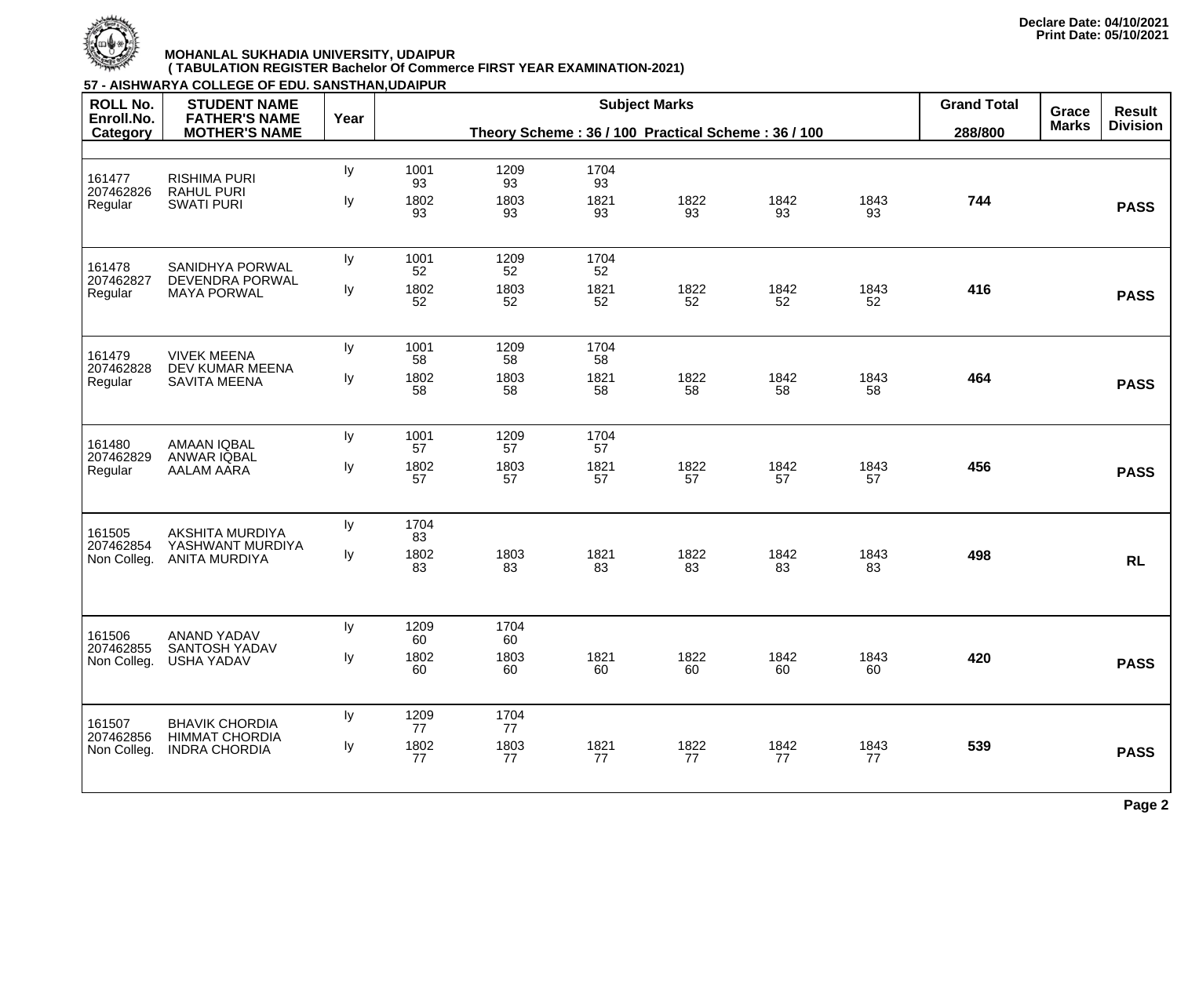

| <b>ROLL No.</b>                    | <b>STUDENT NAME</b>                                                |      |            |                                                    |            | <b>Grand Total</b> | Grace      | <b>Result</b> |         |              |                 |
|------------------------------------|--------------------------------------------------------------------|------|------------|----------------------------------------------------|------------|--------------------|------------|---------------|---------|--------------|-----------------|
| Enroll.No.<br>Category             | <b>FATHER'S NAME</b><br><b>MOTHER'S NAME</b>                       | Year |            | Theory Scheme: 36 / 100 Practical Scheme: 36 / 100 |            |                    |            |               | 288/800 | <b>Marks</b> | <b>Division</b> |
|                                    |                                                                    |      |            |                                                    |            |                    |            |               |         |              |                 |
| 161508<br>207462857                | <b>CHAHAL PORWAL</b><br><b>LALIT PORWAL</b>                        | ly   | 1209<br>69 | 1704<br>69                                         |            |                    |            |               |         |              |                 |
| Non Colleg.                        | <b>DIMPLE PORWAL</b>                                               | Iу   | 1802<br>69 | 1803<br>69                                         | 1821<br>69 | 1822<br>69         | 1842<br>69 | 1843<br>69    | 483     |              | <b>PASS</b>     |
| 161509                             | <b>CHOUDHRI ABISHEK</b>                                            | ly   | 1209<br>62 | 1704<br>62                                         |            |                    |            |               |         |              |                 |
| 207462858<br>Non Colleg.           | <b>BHAVAR LAL</b><br><b>DURGA DEVI</b>                             | ly   | 1802<br>62 | 1803<br>62                                         | 1821<br>62 | 1822<br>62         | 1842<br>62 | 1843<br>62    | 434     |              | <b>PASS</b>     |
| 161510<br>207462859<br>Non Colleg. | DARSHIT KUMAR JAIN                                                 | ly   | 1209<br>59 | 1704<br>59                                         |            |                    |            |               |         |              |                 |
|                                    | <b>DILIP KUMAR JAIN</b><br><b>DEEPIKA JAIN</b>                     | ly   | 1802<br>59 | 1803<br>59                                         | 1821<br>59 | 1822<br>59         | 1842<br>59 | 1843<br>59    | 413     |              | <b>PASS</b>     |
| 161511                             | <b>DHARMENDRA LOHAR</b><br><b>LAXMI LAL LOHAR</b><br><b>PUSHPA</b> | ly   | 1209<br>51 | 1704<br>51                                         |            |                    |            |               |         |              |                 |
| 207462860<br>Non Colleg.           |                                                                    | ly   | 1802<br>51 | 1803<br>51                                         | 1821<br>51 | 1822<br>51         | 1842<br>51 | 1843<br>51    | 357     |              | <b>PASS</b>     |
| 161512                             | <b>GOVIND MEGHWAL</b>                                              | ly   | 1209<br>53 | 1704<br>53                                         |            |                    |            |               |         |              |                 |
| 207462861<br>Non Colleg.           | <b>KESULAL MEGHWAL</b><br>DAKU DEVI                                | ly   | 1802<br>53 | 1803<br>53                                         | 1821<br>53 | 1822<br>53         | 1842<br>53 | 1843<br>53    | 371     |              | <b>PASS</b>     |
| 161513                             | <b>HIMANSHU SONI</b>                                               | Iу   | 1209<br>44 | 1704<br>44                                         |            |                    |            |               |         |              |                 |
| 207462862<br>Non Colleg.           | <b>VISHAL SONI</b><br><b>KUSUM SONI</b>                            | Iу   | 1802<br>44 | 1803<br>44                                         | 1821<br>44 | 1822<br>44         | 1842<br>44 | 1843<br>44    | 308     |              | <b>PASS</b>     |
| 161514                             | <b>JAIN PUNIT KHAYALILAL</b>                                       | ly   | 1209<br>77 | 1704<br>77                                         |            |                    |            |               |         |              |                 |
| 207462863<br>Non Colleg.           | <b>KHAYALILAL JAIN</b><br><b>SUMETRA JAIN</b>                      | ly   | 1802<br>77 | 1803<br>77                                         | 1821<br>77 | 1822<br>77         | 1842<br>77 | 1843<br>77    | 539     |              | <b>PASS</b>     |
|                                    |                                                                    |      |            |                                                    |            |                    |            |               |         |              |                 |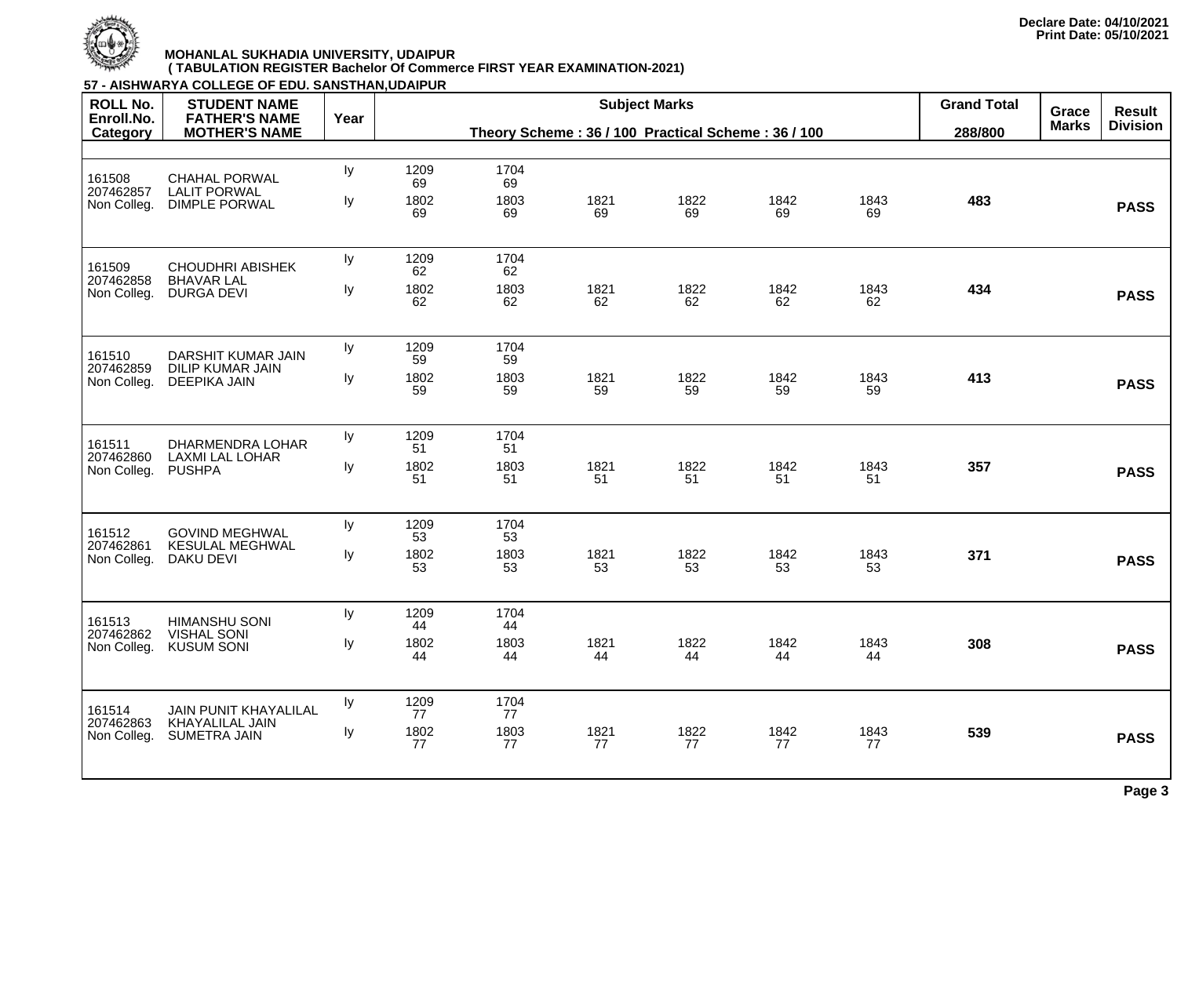

| <b>ROLL No.</b>                    | 57 - AISHWARYA COLLEGE OF EDU. SANSTHAN,UDAIPUR<br><b>STUDENT NAME</b> |      |            |                                                    |            | <b>Subject Marks</b>  |                                  |            | <b>Grand Total</b> |  |             |
|------------------------------------|------------------------------------------------------------------------|------|------------|----------------------------------------------------|------------|-----------------------|----------------------------------|------------|--------------------|--|-------------|
| Enroll.No.<br>Category             | <b>FATHER'S NAME</b><br><b>MOTHER'S NAME</b>                           | Year |            | Theory Scheme: 36 / 100 Practical Scheme: 36 / 100 | 288/800    | Grace<br><b>Marks</b> | <b>Result</b><br><b>Division</b> |            |                    |  |             |
|                                    |                                                                        |      |            |                                                    |            |                       |                                  |            |                    |  |             |
| 161515                             | <b>JAINAM JAIN</b>                                                     | ly   | 1209<br>82 | 1704<br>82                                         |            |                       |                                  |            |                    |  |             |
| 207462864<br>Non Colleg.           | <b>RAJESH KUMAR JAIN</b><br><b>SANDHYA JAIN</b>                        | ly   | 1802<br>82 | 1803<br>82                                         | 1821<br>82 | 1822<br>82            | 1842<br>82                       | 1843<br>82 | 574                |  | <b>PASS</b> |
| 161516                             | <b>JOSHI BHAVESH</b>                                                   | Iy   | 1209<br>62 | 1704<br>62                                         |            |                       |                                  |            |                    |  |             |
| 207462865<br>Non Colleg.           | <b>MOHAN LAL</b><br><b>SALU DEVI</b>                                   | Iy   | 1802<br>62 | 1803<br>62                                         | 1821<br>62 | 1822<br>62            | 1842<br>62                       | 1843<br>62 | 434                |  | <b>PASS</b> |
| 161517<br>207462866<br>Non Colleg  | <b>KHATIK KAJAL</b>                                                    | ly   | 1209<br>83 | 1704<br>83                                         |            |                       |                                  |            |                    |  |             |
|                                    | <b>GANPAT LAL</b><br><b>MANJU DEVI</b>                                 | Iy   | 1802<br>83 | 1803<br>83                                         | 1821<br>83 | 1822<br>83            | 1842<br>83                       | 1843<br>83 | 581                |  | <b>PASS</b> |
| 161518                             | <b>LABHANSH JAIN</b><br><b>SURESH KUMAR JAIN</b><br>SADHANA JAIN       | ly   | 1209<br>74 | 1704<br>74                                         |            |                       |                                  |            |                    |  |             |
| 207462867<br>Non Colleg.           |                                                                        | ly   | 1802<br>74 | 1803<br>74                                         | 1821<br>74 | 1822<br>74            | 1842<br>74                       | 1843<br>74 | 518                |  | <b>PASS</b> |
| 161519                             | <b>LAXMI LAL DANGI</b>                                                 | Iy   | 1209<br>58 | 1704<br>58                                         |            |                       |                                  |            |                    |  |             |
| 207462868<br>Non Colleg.           | <b>HEERA LAL DANGI</b><br><b>GOPI BAI</b>                              | ly   | 1802<br>58 | 1803<br>58                                         | 1821<br>58 | 1822<br>58            | 1842<br>58                       | 1843<br>58 | 406                |  | <b>PASS</b> |
| 161520                             | <b>MANVENDRA SINGH</b>                                                 | Iy   | 1209<br>53 | 1704<br>53                                         |            |                       |                                  |            |                    |  |             |
| 207462869<br>Non Colleg.           | <b>GANPAT SINGH DEORA</b><br><b>AVON DEORA</b>                         | Iy   | 1802<br>53 | 1803<br>53                                         | 1821<br>53 | 1822<br>53            | 1842<br>53                       | 1843<br>53 | 371                |  | <b>PASS</b> |
| 161521<br>207462870<br>Non Colleg. | <b>MAYANK KUMAR MEENA</b><br><b>MUKESH KUMAR</b>                       | Iy   | 1209<br>53 | 1704<br>53                                         |            |                       |                                  |            |                    |  |             |
|                                    | <b>MEENA</b><br>REKHA KUMARI MEENA                                     | Iy   | 1802<br>53 | 1803<br>53                                         | 1821<br>53 | 1822<br>53            | 1842<br>53                       | 1843<br>53 | 371                |  | <b>PASS</b> |
|                                    |                                                                        |      |            |                                                    |            |                       |                                  |            |                    |  |             |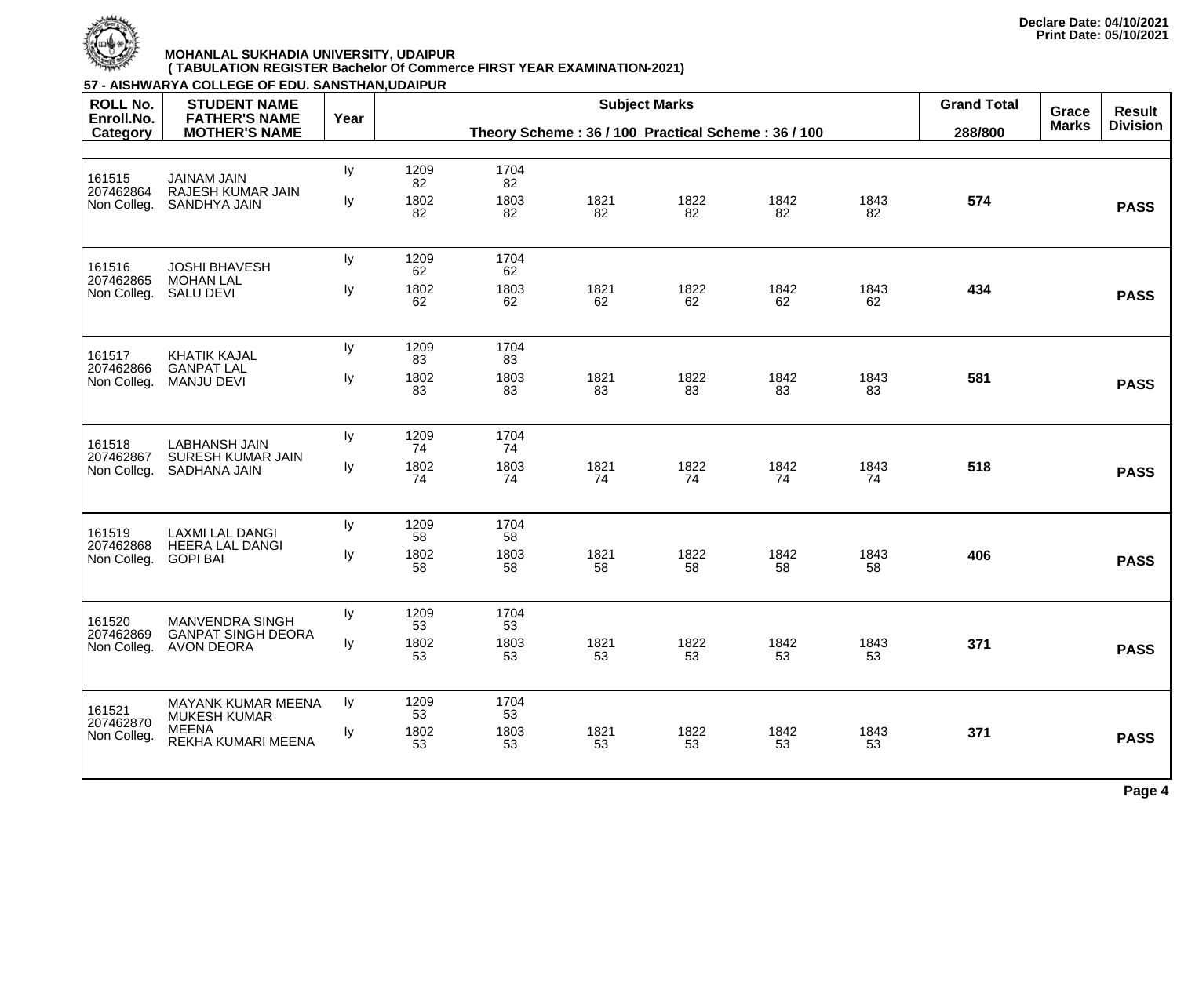

| <b>ROLL No.</b>                    | <b>STUDENT NAME</b>                                                               |      |                                  |                                  |                                                | <b>Subject Marks</b>             |              | <b>Grand Total</b>               | Grace | <b>Result</b> |             |
|------------------------------------|-----------------------------------------------------------------------------------|------|----------------------------------|----------------------------------|------------------------------------------------|----------------------------------|--------------|----------------------------------|-------|---------------|-------------|
| Enroll.No.<br>Category             | <b>FATHER'S NAME</b><br><b>MOTHER'S NAME</b>                                      | Year |                                  |                                  | Theory Scheme: 36/100 Practical Scheme: 36/100 | 288/800                          | <b>Marks</b> | <b>Division</b>                  |       |               |             |
|                                    |                                                                                   |      |                                  |                                  |                                                |                                  |              |                                  |       |               |             |
| 161522<br>207462871                | <b>MOHAMMED SAIF</b><br><b>ABDUL KALAM</b>                                        | ly   | 1209<br>68                       | 1704<br>68                       |                                                |                                  |              |                                  |       |               |             |
| Non Colleg.                        | <b>FARIDA BANO</b>                                                                | Iу   | 1802<br>68                       | 1803<br>68                       | 1821<br>68                                     | 1822<br>68                       | 1842<br>68   | 1843<br>68                       | 476   |               | <b>PASS</b> |
| 161523<br>207462872                | NAGDA AAYUSHI<br><b>CHANDRASHEKHAR</b>                                            | ly   | 1209<br>63                       | 1704<br>63                       |                                                |                                  |              |                                  |       |               |             |
| Non Colleg.                        | <b>CHANDRASHEKHAR</b><br><b>PRAMILA</b>                                           | ly   | 1802<br>63                       | 1803<br>63                       | 1821<br>63                                     | 1822<br>63                       | 1842<br>63   | 1843<br>63                       | 441   |               | <b>PASS</b> |
| 161524                             | <b>NARENDRA SINGH</b><br><b>SISODIYA</b>                                          | Iy   | 1209                             | 1704<br>$\overline{\phantom{a}}$ |                                                |                                  |              |                                  |       |               |             |
| 207462873<br>Non Colleg.           | <b>SHAMBHU SINGH</b><br><b>SISODIYA</b><br><b>BHURI KUNWAR</b><br><b>SISODIYA</b> | ly   | 1802<br>$\overline{\phantom{a}}$ | 1803<br>$\overline{\phantom{a}}$ | 1821<br>$\overline{\phantom{a}}$               | 1822<br>$\overline{\phantom{a}}$ | 1842<br>--   | 1843<br>$\overline{\phantom{m}}$ |       |               | <b>RL</b>   |
|                                    |                                                                                   | ly   | 1209                             | 1704                             |                                                |                                  |              |                                  |       |               |             |
| 161525<br>207462874<br>Non Colleg. | PATEL KAMLA<br><b>SHANKARLAL PATEL</b><br><b>SASRI BAI</b>                        | ly   | 52<br>1802                       | 52<br>1803                       | 1821                                           | 1822                             | 1842         | 1843                             | 364   |               | <b>PASS</b> |
|                                    |                                                                                   |      | 52                               | 52                               | 52                                             | 52                               | 52           | 52                               |       |               |             |
| 161526<br>207462875                | <b>RAJVEER SINGH</b><br><b>PANWAR</b>                                             | ly   | 1209<br>80                       | 1704<br>80                       |                                                |                                  |              |                                  |       |               |             |
| Non Colleg.                        | <b>DILIP SINGH PANWAR</b><br>ARCHANA KUNWAR                                       | ly   | 1802<br>80                       | 1803<br>80                       | 1821<br>80                                     | 1822<br>80                       | 1842<br>80   | 1843<br>80                       | 560   |               | <b>PASS</b> |
| 161527                             | <b>RIYA SEN</b>                                                                   | ly   | 1209<br>62                       | 1704<br>62                       |                                                |                                  |              |                                  |       |               |             |
| 207462876<br>Non Colleg.           | SHANTI LAL SEN<br><b>ANITA SEN</b>                                                | ly   | 1802<br>62                       | 1803<br>62                       | 1821<br>62                                     | 1822<br>62                       | 1842<br>62   | 1843<br>62                       | 434   |               | <b>PASS</b> |
| 161528                             | <b>ROHAN NIMAWAT</b>                                                              | ly   | 1209<br>50                       | 1704<br>50                       |                                                |                                  |              |                                  |       |               |             |
| 207462877<br>Non Colleg.           | PRADEEP NIMAWAT<br>RAJKUMARI NIMAWAT                                              | Iy   | 1802<br>50                       | 1803<br>50                       | 1821<br>50                                     | 1822<br>50                       | 1842<br>50   | 1843<br>50                       | 350   |               | <b>PASS</b> |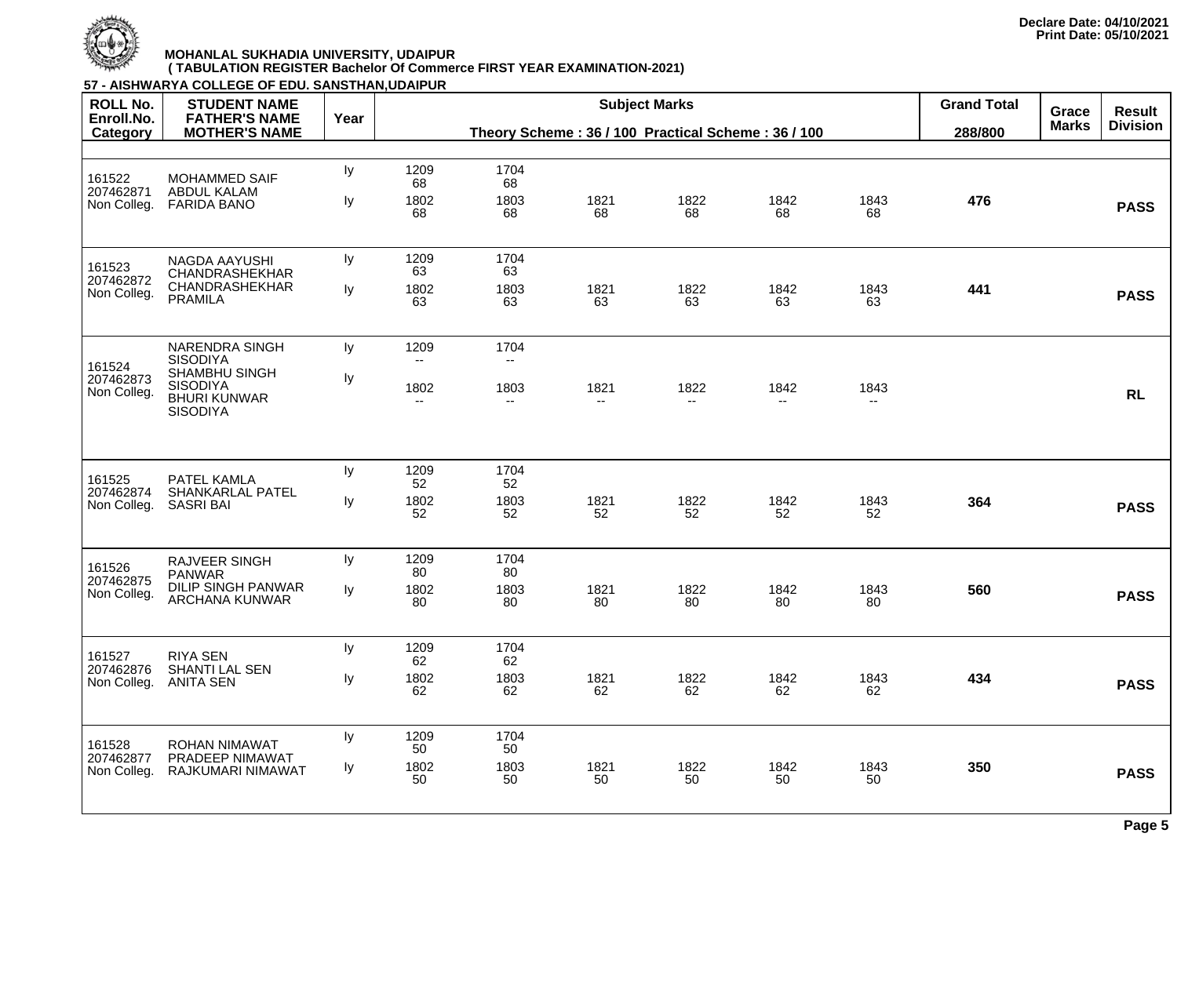

|                                           | 57 - AISHWARYA COLLEGE OF EDU. SANSTHAN, UDAIPUR                    |      |                                                                            |                                  |                                  |                                  |               |                                  |                               |                              |                                  |
|-------------------------------------------|---------------------------------------------------------------------|------|----------------------------------------------------------------------------|----------------------------------|----------------------------------|----------------------------------|---------------|----------------------------------|-------------------------------|------------------------------|----------------------------------|
| <b>ROLL No.</b><br>Enroll.No.<br>Category | <b>STUDENT NAME</b><br><b>FATHER'S NAME</b><br><b>MOTHER'S NAME</b> | Year | <b>Subject Marks</b><br>Theory Scheme: 36 / 100 Practical Scheme: 36 / 100 |                                  |                                  |                                  |               |                                  | <b>Grand Total</b><br>288/800 | <b>Grace</b><br><b>Marks</b> | <b>Result</b><br><b>Division</b> |
|                                           |                                                                     |      |                                                                            |                                  |                                  |                                  |               |                                  |                               |                              |                                  |
| 161529<br>207462878                       | <b>ROHIT RAO</b><br><b>MUKESH RAO</b>                               | Iy   | 1209<br>56                                                                 | 1704<br>56                       |                                  |                                  |               |                                  |                               |                              |                                  |
| Non Colleg.                               | <b>MAYA RAO</b>                                                     | ly   | 1802<br>56                                                                 | 1803<br>56                       | 1821<br>56                       | 1822<br>56                       | 1842<br>56    | 1843<br>56                       | 392                           |                              | <b>PASS</b>                      |
| 161530<br>207462879<br>Non Colleg.        | <b>VAISHNAV BHAVIN</b><br><b>SUSHIL</b>                             | ly   | 1209<br>71                                                                 | 1704<br>71                       |                                  |                                  |               |                                  |                               |                              |                                  |
|                                           | <b>SUSHIL KUMAR</b><br><b>VAISHNAV</b><br><b>SUMAN</b>              | ly   | 1802<br>71                                                                 | 1803<br>71                       | 1821<br>71                       | 1822<br>71                       | 1842<br>71    | 1843<br>71                       | 497                           |                              | <b>PASS</b>                      |
| 161531                                    | <b>VIKALP VAYA</b><br><b>HIMMAT JI</b><br><b>MANJU DEVI</b>         | Iy   | 1209<br>64                                                                 | 1704<br>64                       |                                  |                                  |               |                                  |                               |                              |                                  |
| 207462880<br>Non Colleg.                  |                                                                     | ly   | 1802<br>64                                                                 | 1803<br>64                       | 1821<br>64                       | 1822<br>64                       | 1842<br>64    | 1843<br>64                       | 448                           |                              | <b>PASS</b>                      |
| 161532                                    | <b>HEMANT NAGAR</b>                                                 | Iy   | 1209<br>$-$                                                                | 1704<br>$ -$                     |                                  |                                  |               |                                  |                               |                              |                                  |
| 207462881<br>Non Colleg.                  | <b>JAMNA SHANKER</b><br><b>SUSHILA BAI</b>                          | ly   | 1802<br>$-$                                                                | 1803<br>$\overline{\phantom{a}}$ | 1821<br>$\overline{\phantom{a}}$ | 1822<br>$\overline{\phantom{a}}$ | 1842<br>$- -$ | 1843<br>$\overline{\phantom{a}}$ |                               |                              | <b>RL</b>                        |
|                                           |                                                                     |      |                                                                            |                                  |                                  |                                  |               |                                  |                               |                              |                                  |
| 161533<br>207462882<br>Non Colleg.        | YASH TAK<br>YOGESH TAK                                              | ly   | 1209<br>55                                                                 | 1704<br>55                       |                                  |                                  |               |                                  |                               |                              |                                  |
|                                           | RACHANA TAK                                                         | ly   | 1802<br>55                                                                 | 1803<br>55                       | 1821<br>55                       | 1822<br>55                       | 1842<br>55    | 1843<br>55                       | 385                           |                              | <b>PASS</b>                      |
|                                           |                                                                     |      |                                                                            |                                  |                                  |                                  |               |                                  |                               |                              |                                  |